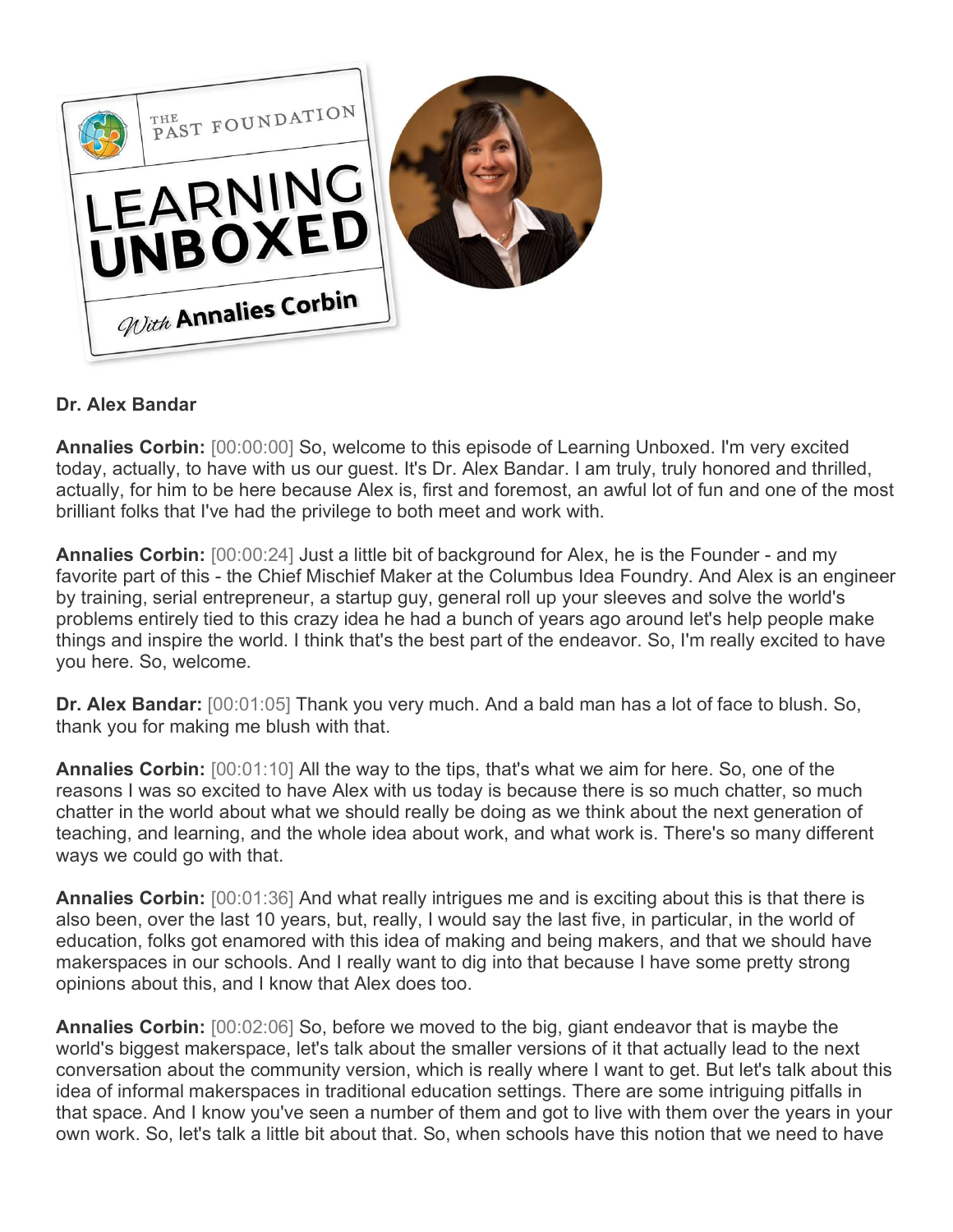this thing, because everybody else has this thing, this giant makerspace, what do you think about that as somebody who lives makerspace?

**Dr. Alex Bandar:** [00:02:51] Yeah. I think they're right. I think people owe it to themselves to learn a little bit about - I'm preaching to the choir - project-based learning, critical skills, being empowered to realize your own ideas, whether it's an art project, a retail product, or an innovation. And I was struck when I was in engineering school. We, often, had a lab or an engineering exercise, which was designed to replicate an outline on a piece of paper that someone had done before and before them. And it was pretty dry. And for someone who has even the slightest bit of creativity, being empowered to have a few tools and a few rules, and then being shown how to use them and how to break them is a whole lot more fun.

**Dr. Alex Bandar:** [00:03:33] So, after I graduated college, it occurred to me that there might be a more fun way to learn technology, and I really wanted to see if it was possible to trick kids into learning tech through hands-on functional artistic projects, things like kinetic sculpture that moves and interacts, so you learn a little bit about sensors, and motors, and programming, and fabrication.

**Dr. Alex Bandar:** [00:03:55] And, actually, my turn to embarrass you now, Annalies. When I first started, I thought this would be a great way to teach students, K12 groups, how to engage with the democratized culture of the maker movement. And so, I rented a small garage. And I thought maybe we could be - You know where I'm going with this - the center of a ring of schools that all wanted their own makerspaces and fab labs but couldn't necessarily afford them or didn't want to manage the people, or the equipment, or the liability. And so, I thought, "Hey, wouldn't it be a great partnership if the schools taught design to the kids, and the kids brought their designs on a flash drive, hopped on a bus, came to our shop, and we build their parts for them."

**Dr. Alex Bandar:** [00:04:37] And you were one of the first persons that was recommended to me to reach out to. And I brought you in proudly to this 2000-square foot, dusty, dark, humid place with broken glass, and a milk crate, and extension cords. And I said, "This is the future of STEM education." And you said, "No way in heck. We can't bring kids here."

**Annalies Corbin:** [00:04:55] I remember that. I do remember that.

**Dr. Alex Bandar:** [00:04:58] Yeah, and that was, honestly, a really important lesson for me. Friends tell you what you want to hear. Good friends tell you what you don't want to hear. So, that was -- I think, that laid bare the challenge that I had, which was there are these amazing resources in YouTube, in open source software, and cheap, powerful 3D printers, but a chasm to cross to be able to apply that to the institutional needs of core curricula of actually making sure students are learning something of value. And I think that's what you've been nailing for the last 20 years. So, glad to be part of this conversation.

**Annalies Corbin:** [00:05:37] Yeah. No, absolutely. And I do remember, vividly remember the first time I visited with you in the original Idea factory. And that was exactly I remember saying. "Schools will never come here."

**Dr. Alex Bandar:** [00:05:51] Yes. I think, I actually toned down your language for radio.

**Annalies Corbin:** [00:05:56] Oh my goodness. But that does -- It's a great place for us to circle back around because although many schools wouldn't come there, sort of the next kind of iteration in the journey on the way to the big, giant endeavor that you're living right now is that we did, however, see a spark ignited locally and regionally because of the work that you were doing around just really trying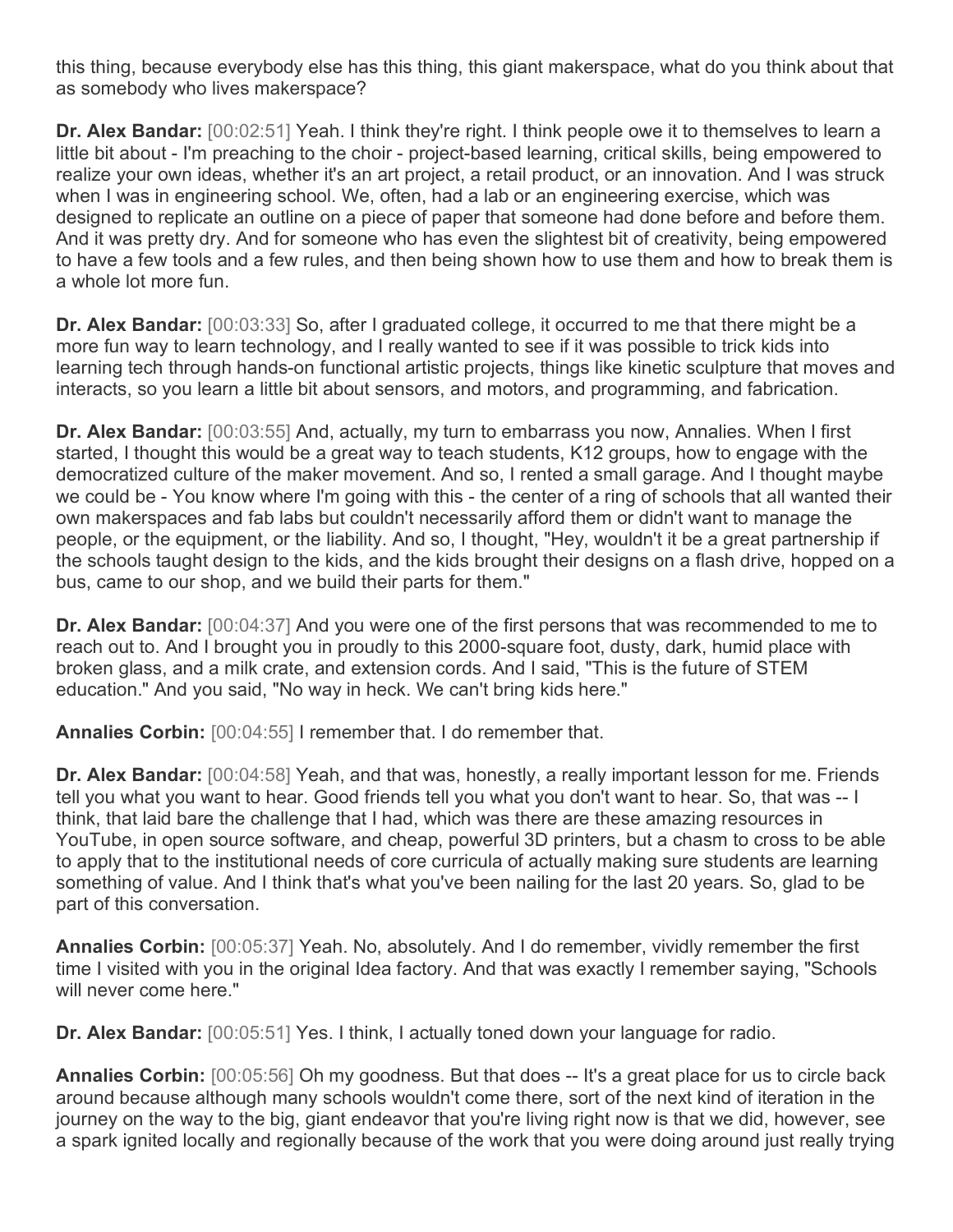to get kids, and families, and community engaged to the opportunity to be creative and just think very, very differently.

**Annalies Corbin:** [00:06:35] And so, one of the initial responses to all of that, especially as funding was changing a little bit at that time -- I mean, Ohio is, of course, now, changed again but it's power for the course -- was the schools started to imagine makerspaces of their own to sort of bridge that gap, not on the same level of sophistication. And so, what we saw, which became somewhat of a national movement and to some success but, also, to some mishap in the sense that what happens is that teachers will come along and want to have this great makerspace. And to your point earlier, not always going to have a massive amount of skills, certainly not across a full spectrum of the ability to make. And then, that teacher leaves. And then what happens?

**Annalies Corbin:** [00:07:20] And these fabulous makerspaces, oftentimes, never find their way into the culture of an institution in schools. And not that we're advocating, by any stretch, the imagination not to have fab labs and makerspaces in schools. They're really, really wonderful, but they have to be deliberate, and they have to be part of the core rather than just an add-on.

**Annalies Corbin:** [00:07:41] And so, then, that gets me sort of back full circle to if you make the choice either to do it on a small scale or to not do it at all in your school, but rather do it in the community, that is truly where I see the amazing opportunity because what happened at the Columbus Idea Foundry is an entire ecosystem. So, share with us just a little bit about -- So, the version now of Columbus Idea Foundry, let's talk about what that thing is and can do.

**Dr. Alex Bandar:** [00:08:12] Sure. Well, so after that very important lesson about 10 years ago, I was glad to pivot a little bit, especially since, as you pointed out, the community actually raised their hand. The community largely of adult artists, creatives, entrepreneurs, and techies, they said, "Hey, we want a clubhouse. We want a place to learn and work." And so, I did tack a little bit and became a facility to help, like I said, folks who might have a day job but wanted to tinker with a 3D printer in the evening, or someone who is aspiring to quit their career, or a recent college graduate who didn't want to buy their own tools or have their own wood shop.

**Dr. Alex Bandar:** [00:08:49] So, we became a center for creative and techie adults. And that has resonated, I think, with the techie and creative community in Central Ohio largely because we used to teach wood shop, and machine shop, and metal shop in our high schools. So, now, you have a generation of people like myself who have no less desire to create than we did since we emerged as people on this planet but don't have the native language for design, fabrication, innovation.

**Dr. Alex Bandar:** [00:09:17] So, a lot of what we do isn't really class-based education. We're certainly not providing certifications. We're giving exposure to people about these cool tools. And then, we're serving as digital Sherpas to point the way where they can learn more online. And that has served us well for 10 years. We've grown, moved a couple of times, bought a nice, large warehouse in the emerging neighborhood of Franklinton. And so, by multiple metrics, we're one of the largest and most active makerspaces in the world. Almost 70,000 square feet, 800 members, about 400 small businesses.

**Dr. Alex Bandar:** [00:09:51] And because this culture is so fun, learn welding in three hours, learn woodworking in the weekend, digitally sculpt something in virtual reality, and then print it a couple hours later, that, I think, does appeal to institutional educators who want to bring that culture to their students. And now that we do have a safe, hazard-free, air-conditioned event space and classroom space-

**Annalies Corbin:** [00:10:15] Completely OSHA-compliant.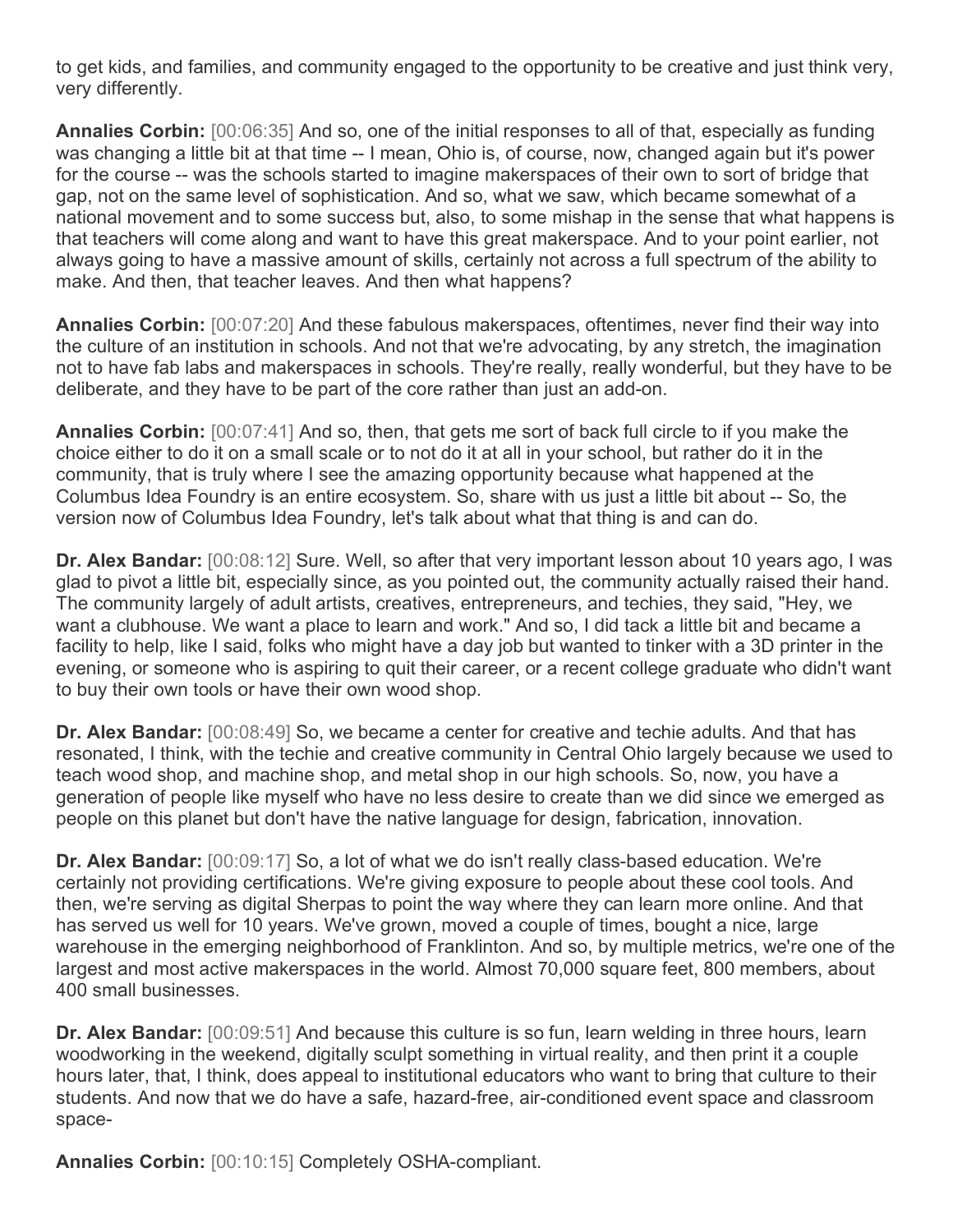**Dr. Alex Bandar:** [00:10:16] Exactly, right. Thank God. The educational phone is ringing again. So, we're bringing people in. And that's been a whole lot of fun.

**Annalies Corbin:** [00:10:25] It really is. And I do think that that's a key element because the other thing that we see frequently in the work that we do, sort of, flip side of what's happening at the Idea Foundry, to your point, we're out there actually in the schools working with folks, trying to help them. And we, often, will bump up to the conversation. Especially schools that are working on federal or state grants have this great opportunity. We're allowed to buy some stuff. This is a conversation that we hear from schools and teachers all the time, "We really want a 3D printer. We really want to do the scanning. We want to do video game design."

**Annalies Corbin:** [00:10:59] And all of those things are wonderful things to do with your kids for a thousand different reasons, but if you can't put them into some type of tangible context, it's just playing with the thing. And so, that's one of the things that I love about the work that you're doing now is that we, now, have a place to send folks and to say, "If you want to do a makerspace, then great. You need not only to learn how to use the tools, but you need to learn to think about the different ways you could incorporate it across everything that you are and that you do in your school." And folks can learn that at the Idea Foundry. And so, that's pretty powerful opportunity for folks.

**Annalies Corbin:** [00:11:36] The other thing - and this is one of the things that I like about this version of the Idea Foundry - is you can actually go there and learn a whole lot of stuff that's not specific to making because of the environment that you created. Again, that gets to that sort of community space that's happening there. You go there for the folks that haven't been there yet, and we will provide some links, so you can see it online. But, certainly, encourage folks if you're in Columbus, it's someplace you should go see. It's a unique experience. It's a beautiful space, but it's the most collaborative space I've seen in a really long time.

**Annalies Corbin:** [00:12:10] So, talk about the way that the folks in that space interact in those very unintentional moments but very meaningful moments because that's one of the things that I see happening there all the time. And when you talk with the folks that are living there because they have memberships there, they're going there to be an artist in that moment after their 9:00 to 5:00, and they show up there, they all have a story about the way they've interacted with others there that's really, really meaningful. Do you have one of those stories where those, sort of, synergies happen that you think is pivotal?

**Dr. Alex Bandar:** [00:12:41] Oh sure. And I think you've touched on one of my favorite aspects of the Idea Foundry, which is the interaction among members who really wouldn't have met otherwise. And some of my favorite quotes, I had one friend who was in the National Guard, local Ohio boy, boy or man, but he said, "Hey, I'm friends with-" let's say, the eccentric glass art lady or the 3D printing geek. Like "I love it. We work together, and I never would've met them any other way." And he had an invention that everyone collaborated on.

**Dr. Alex Bandar:** [00:13:13] And I think you don't learn anything by surrounding yourself with people who are just like you. And as knowledge becomes more niche or even if we get science fiction about it as AI and software becomes capable of doing rote knowledge-based work, I think, the real innovation will be at the overlapping edges between different fields that, otherwise, wouldn't have bumped against each other.

**Dr. Alex Bandar:** [00:13:37] And so, having a place which attracts artists, and entrepreneurs, techies, and then the people who make it succeed, marketing people, web development people, business development people, you show them how to use the tools, and then you get out of their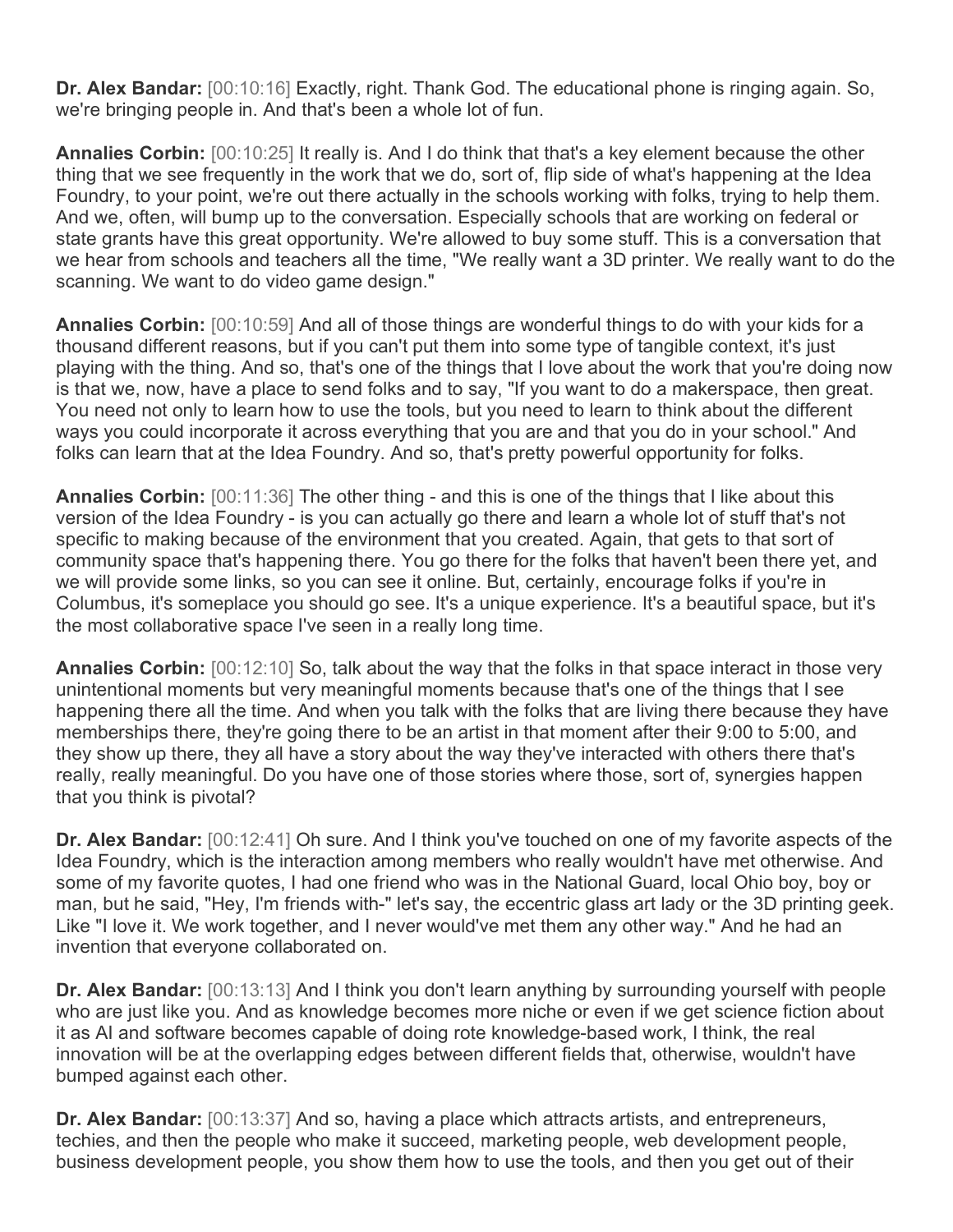way, that, of course, is a recipe for awesomeness. And I think one of the metrics that demonstrates this is that a few years ago, Make Magazine, which coined the phrase "Maker Movement." They licensed maker fairs. I think they coined the phrase "makerspace." They hosted a few competitions to see which city around the world can bring the most people together to do things like 3D printing, and electronics, and robotics. And about 300 cities competed in these international competitions from New York, to Singapore, London, San Francisco.

**Dr. Alex Bandar:** [00:14:21] For giggles, we tossed our hat in the ring on behalf of Columbus, and nobody was more surprised than I was when we came in first in the world in most of these competitions. In fact, I think, they stopped hosting them because we kept sweeping them. And our robotics team came in first in the world out of 3000 schools. So, I think, at first, I was flattered to think that Columbus has the best makers in the world. Really, I think we just had a four or five-year head start of raising our flag and attracting those optimistic, hardworking people who think they can learn a new skill, be a better person, a better maker tomorrow than they are today. And by having that head start and putting everyone under one roof, really fun things happen.

**Annalies Corbin:** [00:14:59] And I think that putting everybody under one roof might actually be sort of a secret in that sauce to some extent because the other thing that I really love about what happens there is it is all about startup mentality in so many ways. So, you got raving entrepreneurs there, folks that are serial idea generators, and a lot of other folks that are all about, "How do I take that idea and turn it into something else?" and everything in between.

**Annalies Corbin:** [00:15:29] And because you have that environment, it doesn't shock me at all that Columbus would be seen that way in that space because there are very other few spaces, both literally and figuratively, that I think functions like that. And part of that is that culture that is calmness. We live in a really dynamic community where lots of things are possible.

**Annalies Corbin:** [00:15:53] I, often, joke, people ask me all the time why is the PAST Foundation in Columbus, Ohio. And I used to laugh and say, "Well, we have an airport." But that is not truly the essence of it. That's a means to an end. But the reason that we're in Columbus, and we've decided to build the innovation lab there, is because this is a city that's all about trying new things. It's part of the fabric of who we are. And we see that in the Idea Foundry as well. So, let's talk a little bit about - So, this past summer, we went on a journey together, another journey together after all of those years of me maybe not being very nice to you.

**Dr. Alex Bandar:** [00:16:26] I didn't say that. It was the most helpful lesson I've had, I think, in those 10 years.

**Annalies Corbin:** [00:16:31] That is a very generous way to say that. But we went on a journey again together. And I think maybe this sort of ties those components back together as we, in our work, are thinking about how do we help kids find their passion. One of the things that we know, we often talk to teachers in schools when they're struggling with implementing or shifting to a problem, or inquiry, or a project-based environment, we ask the question, "What are you passionate about? If you could do anything and teach anything, what would it be?" And we're always - And I do mean always - shocked by what we discover of people's passions. And that same principle applies to kids. So, we sent kids for several weeks this summer to the Idea Foundry. So, tell us a little bit about that experience, and sort of what you learned from them, and how does that then inform what you might be thinking about next.

**Dr. Alex Bandar:** [00:17:28] Yeah. That was one of my favorite things I've ever done is to work with the students who sent us. And I'm also someone who likes to have boots on the ground, and to be surprised by the devil's in the details. It's easy to design a curriculum, and then hand it to someone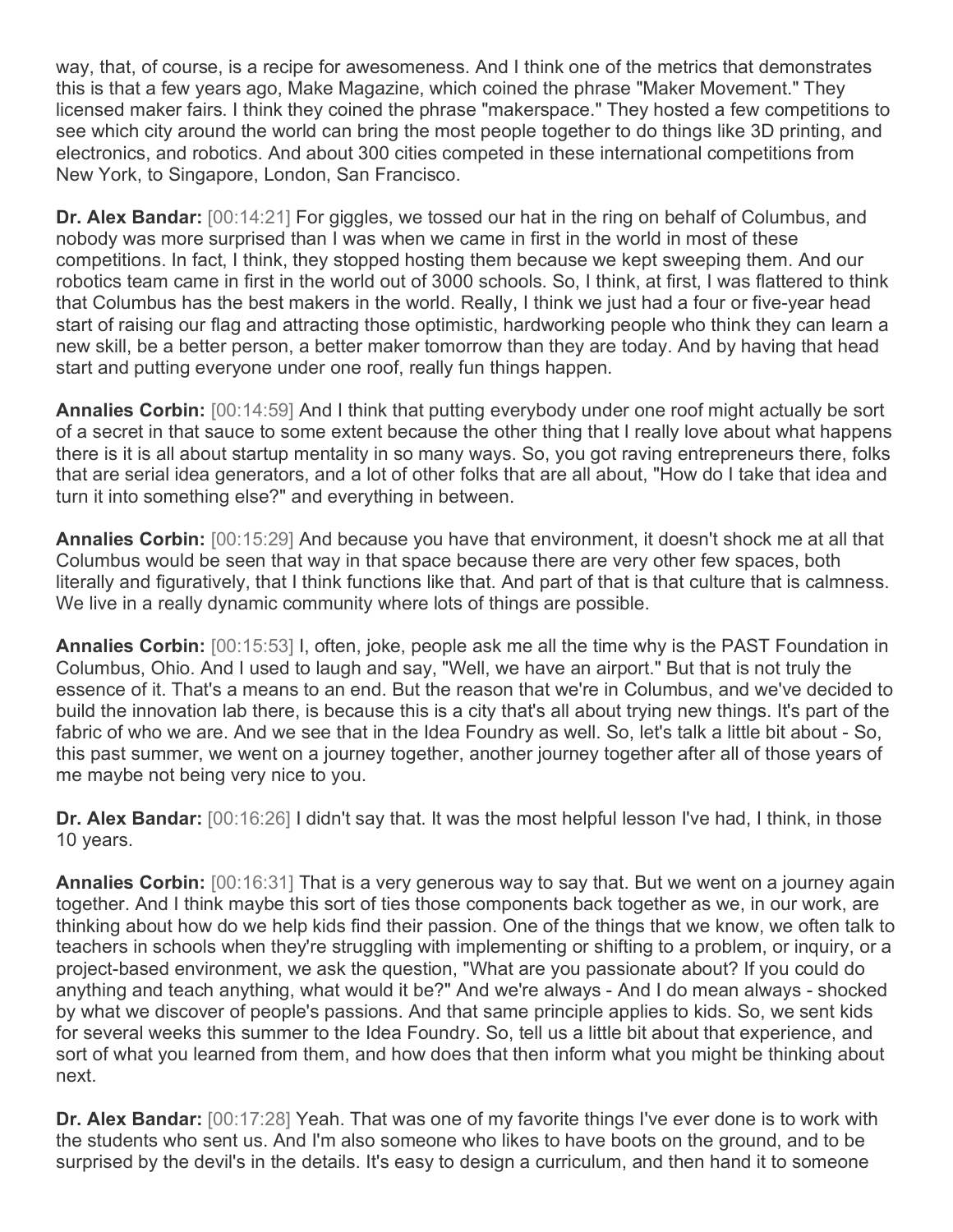else, and say, "Okay, go teach this." And I learned a lot working with your kids. And I loved the phrase "Find your passion" because, I think, if you can help people find what they love, what they're good at early on in life, then they can take a deep dive and really become an expert at something, make a career for themselves, or a hobby they love, and it's fun the whole time.

**Dr. Alex Bandar:** [00:18:04] I have to chase down this quote, but I heard once that people who are typically referred to as geniuses, early on in their careers, didn't produce on average better work. They just produced more of it. And by producing so much, you throw everything at the wall, and see what sticks, you find what you're really good at, you find what resonates with either the market, or the scientific community, or society. And then, you jumped on that. So, imagine if you can do that at 15 instead of 50, that's a heck of an advantage.

**Dr. Alex Bandar:** [00:18:30] So, by teaching what we call Theory-Light and Practice-Heavy Classes, I hesitate to even call our three-hour welding experience a class because, yes, you learn how to weld. Rather, you weld. It's hard to say -- Like I said, we're not certifying folks. You'd be hard pressed to boast that someone could then weld anything they wanted after just three hours. But it is enough time to say, "Do I have any talent or aptitude at all for this? Did I like it? Did I like being confined in the helmet? Did I like putting the jacket on? Did I like trying to balance my hand above the sheet of metal to get that perfect bead?" And if, so great. And we can point you to avenues to continue that. If not, that's a valuable lesson too. Now, maybe you enjoy virtual design more or creating music.

[00:19:19] So, by having a week or two where you can learn 5 to 10 new things in a one-hour, twohour exposure, and then pointing people to where they can take a deeper dive - Thanks again to information online, much of it free - then that gives kids and adults a big advantage.

**Annalies Corbin:** [00:19:38] Absolutely. And the kids, the kids love going there. I mean, that was the highlight of their experience. We heard about it every time they came back in terms of the things that they were working on and they were doing. And I think that, to your point, the thing that resonated the most with them was the fact that it was in small, doable chunks, and that they always had an opportunity to try, to fail, to try again, but to also, again, have that opportunity just to say, "I don't really think that that's such a great thing for me," or "I really love this thing over here." And so, the kids were pretty funny as it relates to the opportunity.

**Annalies Corbin:** [00:20:18] The other thing that we heard repeatedly from the kids -- And just for the sake of our listeners, this is a group of kids in urban settings. In this case, kids in the foster care system. So, their lives were somewhat hectic. I think, it's a fair way to put it. Lots of challenges but incredibly resilient folks. Wonderful group of students that we had to spend our time with. And they love the chance to make something. They love the opportunity to sit down and do something to completion.

**Annalies Corbin:** [00:20:54] And when we really started to dig into that, one of the things that the kids made reference to is, "I don't always get to finish things that I start because circumstances may come along, and I'm not even going to be able to finish." So, that was pretty powerful. What do you think, were there lessons that came from the kids that translate directly into the way you will either do programming differently or the way you think about what Idea Foundry does?

**Dr. Alex Bandar:** [00:21:19] Sure. So, you mentioned that the students enjoyed the small, bite=sized experiences. And that is born from both necessity. Frankly, from our business model, like we don't provide one or two-year long programs. We're not a community college. We're not really a school. I joke, we've invented a school where the answer to every question is Google it. And it is that presumption that knowledge is out there, and that education is no longer about information transmission from one teacher's head to 5, or 10, or 50 students. Instead, it's providing a survey of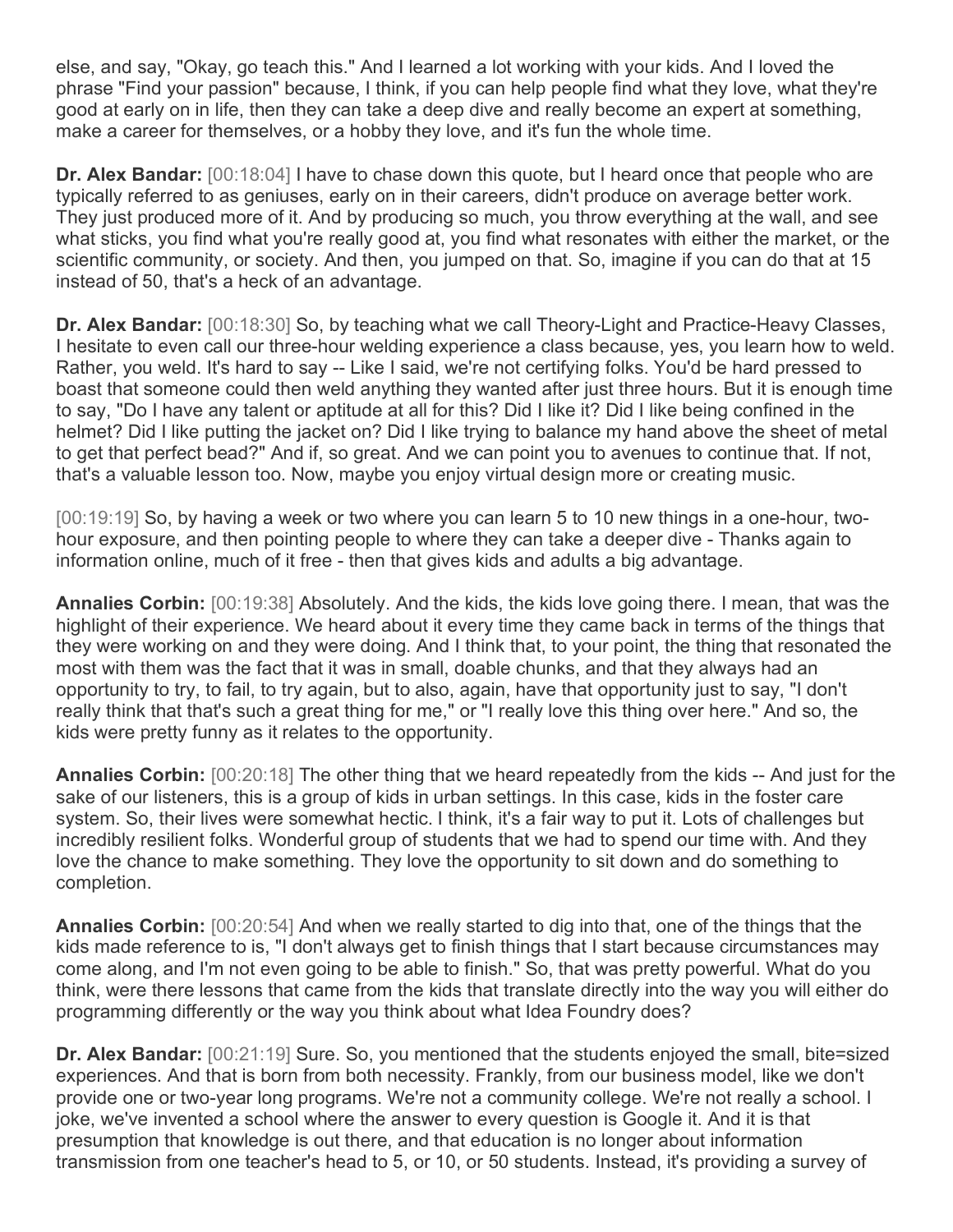the landscape, letting people get their hands or their brains dirty, and then allowing the students to find what they like, what they're good at, and pursue that further.

**Dr. Alex Bandar:** [00:22:00] So, I think, this does reflect an evolution in how the nature of knowledge and education has changed in the last 10-20 years, markedly from -- Who was the first Director of the Department of Education for the US? And I think you had a quote like, "We need to produce students like a factory makes nails." Just all the same, all to the right specs, and as quickly. That might have worked in the Industrial Age and the Manufacturing Era. Now, we need people who can think of things and do things that robots and software aren't great at. And that is innovating. That is thinkers that do, doers that think.

**Dr. Alex Bandar:** [00:22:39] So, by providing the tools, letting people play with them, and then going home with something, I think, it gives you a sense of agency in the world. And that's one difference maybe between entrepreneurs and folks who pursue more career-based or corporate-based jobs is that entrepreneurs look at the world, and I'll say, innovators look at the world as malleable, shapable, that they can influence it. They're not just an actor constrained to the guardrails, but they can think of a new road. They can think of a new way to do things.

**Dr. Alex Bandar:** [00:23:09] And, certainly, one of my favorite learning moments was when I wanted to teach 3d design. So, sculpting with a laptop using this free program called Sculptris. And you could, then, take that design, and 3D print it or machine it. And I picked this really cool -- You can't see my air quotes -- really cool dragon head that I thought, "Who wouldn't like to sculpt and paint this dragon head?" Turns out none of them did. And so, they're kind of bored with it.

**Dr. Alex Bandar:** [00:23:34] But most of the kids had smartphones, and I downloaded a free smartphone case that you could include in the sculpting software, and then personalize. You could carve your name, you could put your favorite celebrity's face on it, you could do this or that. And this one student really took to it. And then, once you had that 3D file, I showed that you could bring it to a website called Shapeways, upload it, and in an instant, get a quote for how much it would cost to print, and have it mailed to your place. So, you can actually realize these things even if you don't have a 3D printer yourself and shape ways that it would cost \$18 for this one student's 3D printed case.

**Dr. Alex Bandar:** [00:24:14] And a light bulb went off, and he said, "I'm going to ask my friends if I can do custom designs for their phone cases. And then, if Shapeways says it will cost \$18, I'll ask them for \$28." And that's still in the mid-range of a smartphone case at Target or what have you, but I'm pretty sure that guy a week earlier didn't think, "I'd like to start my own custom 3D phone case printing company."

**Annalies Corbin:** [00:24:34] Whoa. And that student was so intrigued by that idea that that student asked me if I needed a new phone case. So, that idea resonated clearly. It clearly resonated. But I think that you sort of hit on what I think is probably one of the most tangible issues that as we think about the future of education that if we don't get this piece of it right in the next iteration that we're going to find ourselves in lots of trouble.

**Annalies Corbin:** [00:25:00] And that was the whole idea of learning and willingness to learn. I have a great colleague, Heather McGowan, who spends a lot of time talking about learning, and relearning, and the willingness to learn, that the true next iteration of the future of work is, in fact, learning that no longer can we just re-skill ourselves and retool for the next job because of everything that's happening in a technology-driven world, that we really have to be that thinker, and willing to learn so many new things rapidly, and be able to apply them. And I think that, at the end of the day, that's going to be a really big thing. And it's easier to learn to learn by doing.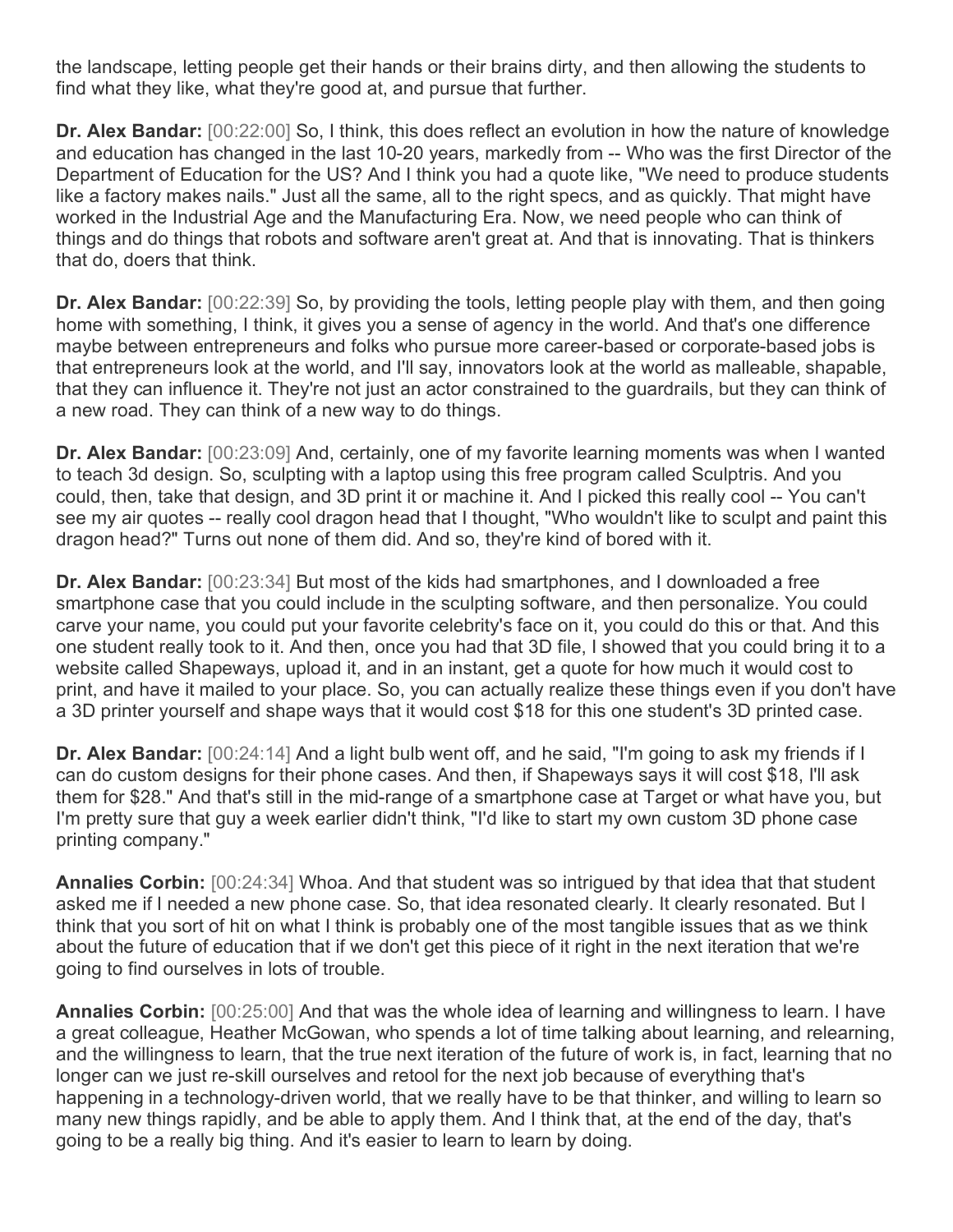**Dr. Alex Bandar:** [00:25:44] Sure.

**Annalies Corbin:** [00:25:45] So, I think that there's a lot of application there. So, as you sort of think about what this looks like, and you're having conversations around helping other communities create Idea Foundries, so what does that process look like? And I'm not talking about the nuts and bolts but, at the end of the day, the fabric of the community and the collector of users is highly essential, as well as all the lessons learned that you've been able to accumulate over the last few years. So, what does that conversation look like if a community wants to do something along those lines in terms of -- There's a lot of landmines there. There are a lot of attempts at this that have failed. Why is the Columbus Idea Foundry, Alex Bandar's version of this movement, why does this one work?

**Dr. Alex Bandar:** [00:26:34] That's an interesting question. And I think one pivotal decision 10 years back was our business model. Originally, I wanted to start an educational 501(c))(3) that taught students technology. And I remember mentioning this to my old commercial landlord, Marvin Katz, and I explained what I wanted to do, and he looked at me, and he said, "What's wrong with making a buck?" And I thought, "You know what, nothing, especially if you're effecting a socially-forward mission in an economically sustainable way, then you've won."

**Dr. Alex Bandar:** [00:27:06] So, I think, our feet have always been held to the fire at the Idea Foundry in terms of providing value that people are willing to pay for. So, that has kept us very agile, very lean, very responsive to what the market wants. And by market, I mean, creatives, techies, and entrepreneurs. So, that has kept us very tightly tied to our community.

**Dr. Alex Bandar:** [00:27:31] And, also, because this is an awkward business to start with high capital costs, and high insurance, facility costs, it really started as a volunteer program. So, we had lots of people who really feel like they have ownership over the culture, and they do, and because that has resonated with the community of Columbus. And I think you're right, it is a startup town, it is an innovative space, very diverse, lots of tech, lots of education, lots of retail, a very good mix. I think it's allowed us to grow in a market where -- I have friends who run makerspaces in San Francisco and Boston. Real estate prices are different that's another reason Columbus is a good place to be located.

**Dr. Alex Bandar:** [00:28:12] So, there are a number of, I would say, lucky happenstances of perfect storm. Our recipe is, maybe, imprescriptible. So, people come to me and say, "Hey, Alex. I'd like to make a makerspace like you did." I say, "No, no, no. You want to do it a lot smarter than we did. We did lucky." So, when we worked with folks, to your point earlier about what is the broader ecosystem, or community, or mission instead of the nuts and bolts, why does a neighborhood need a makerspace or a culture of creation?

**Dr. Alex Bandar:** [00:28:41] And I love Professor David Staley at OSU. He likes to say that, "Columbus, rather than aspiring to be like our other peer cities like Pittsburgh, or Portland, or Austin," he'll say, "We'll never be more Portland than Portland, so don't even try. Instead, our aspirational cities should be Renaissance Era, Florence, Italy where you have the town square where you've got artists, and guilds people, and apprentices, and merchants all working together, all collaborating, sometimes accidentally."

**Dr. Alex Bandar:** [00:29:09] And I love that vision of an intentional neighborhood where you've selfselected people who are those artists, those creators, those entrepreneurs. And so, if you do have a makerspace as the anchor, you have coffee shops and restaurants that people want to hang out in, you've got residential spaces, that, I think, is an innovation neighborhood. And, I think, it's also a lifelong learning neighborhood. So, it's not just a place where people go to school, they get their degree, they pick their career, and they do that for 40 years. I think, as you said, that's probably done.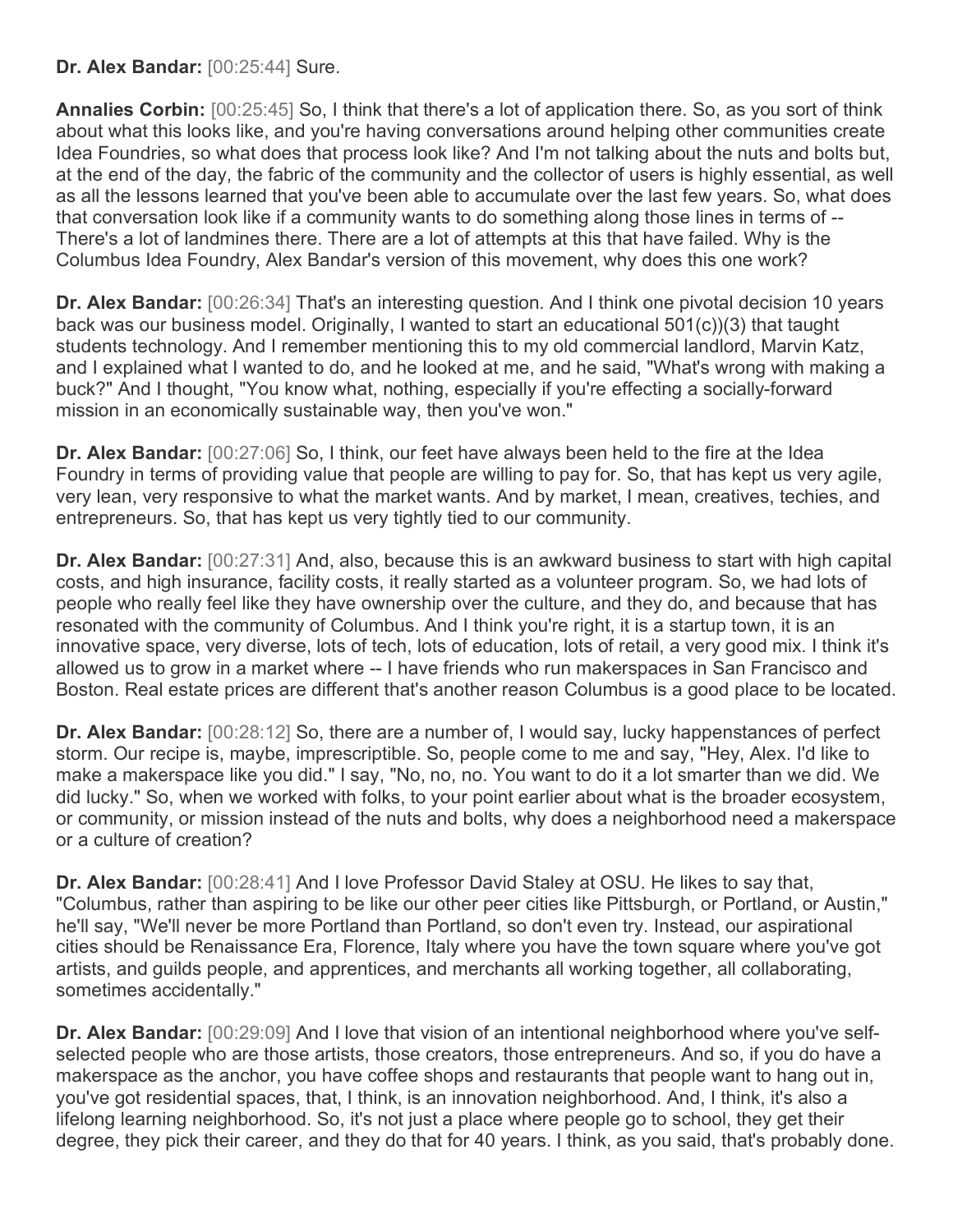## **Annalies Corbin:** [00:29:39] It's over.

**Dr. Alex Bandar:** [00:29:41] Yeah, yeah. So, instead of taking the heavy lift and asking yourself every few years, "Do I go back to school? Do I get a certificate at a community college? Do I try to struggle with an online course in my living room?" Well, now, there's actually this entire community of people who subscribe to and embrace this culture of solo learning or, rather, continued lifelong learning. And it's actually social and fun too. So, that's what I'm trying to see spread to other communities that want the same thing.

**Annalies Corbin:** [00:30:10] Yeah, absolutely. And I think that one of the other really sort of intriguing components of all of this, and I hesitate to say opportunity, but, I think, at the end of the day, it probably is that sort of opportunity space. Let's circle back around to how we started this conversation as it relates to makerspaces in schools because it's still a point of great conversation about putting these creative places, whether they're innovation labs - there's a lot of conversation around that makerspaces, fab labs. It's a return in many ways.

**Annalies Corbin:** [00:30:47] So, in the late '90s, early 2000s, we started taking shop classes out of schools all across the country and around the world in favor of CAD labs and things like that to be more modern. And I think that what we're finding collectively is two things. The first one is that we created an entire generation of folks who can't build anything - great designers, architects, engineers -- who industry certainly tells me frequently, "But these folks don't understand why it can't be built the way they designed it." It's never actually built. So, I would argue that that is a key foundational component that anybody looking to change what's happening in modern education, it should be a foundational piece. If you can imagine it, take it all the way to build. I can advocate for that.

**Annalies Corbin:** [00:31:39] The other piece of it -- And so, this is really where I'm hoping that you have some great insights for us is that, again, we build these spaces, but that great teacher that loved the thing, who was the builder, who was the idea generator either stays, and lives out their career, and it's a wonderful experience, but there's no one to come in and take their place, or they leave for variety reasons, change their profession or career, or they're recruited by other schools that recognize great teaching. And so, they don't stay in these places. These spaces become stagnant because they're not part of the fabric. So, we have to find a way to not only engage our students but engage our teachers and our community to live those spaces in a traditional education setting. So, what are your thoughts on that, Alex?

**Dr. Alex Bandar:** [00:32:29] Yeah. Well, this is where I was really grateful to partner with you and the PAST Foundation on this foster student camp over the summer because you're right, a few schools will get a grant from wherever, and they say, "We've got the money. What tools should we buy?" And you have to say, "Well, let's take a big step back. What's the purpose of the space? What's the programming and overlay on top of it?"

## **Annalies Corbin:** [00:32:52] Exactly.

**Dr. Alex Bandar:** [00:32:52] Because there have been, for a hundred years, textbooks on Algebra, and Chemistry, and Grammar. I don't think there's a textbook on 3D printing yet. There isn't a commoditized or productized curriculum, at least, as far as I'm concerned or aware of. You probably have a better sense of the landscape where if you have this space and these tools, this is the programming you should teach in there. And it is very case-by-case and passion-driven by the person who has a stake in it.

**Dr. Alex Bandar:** [00:33:21] And I think we're really at the spirit tip here in terms of I might have a sense at the Idea Foundry of what the tools can do, and what our adult community like. You certainly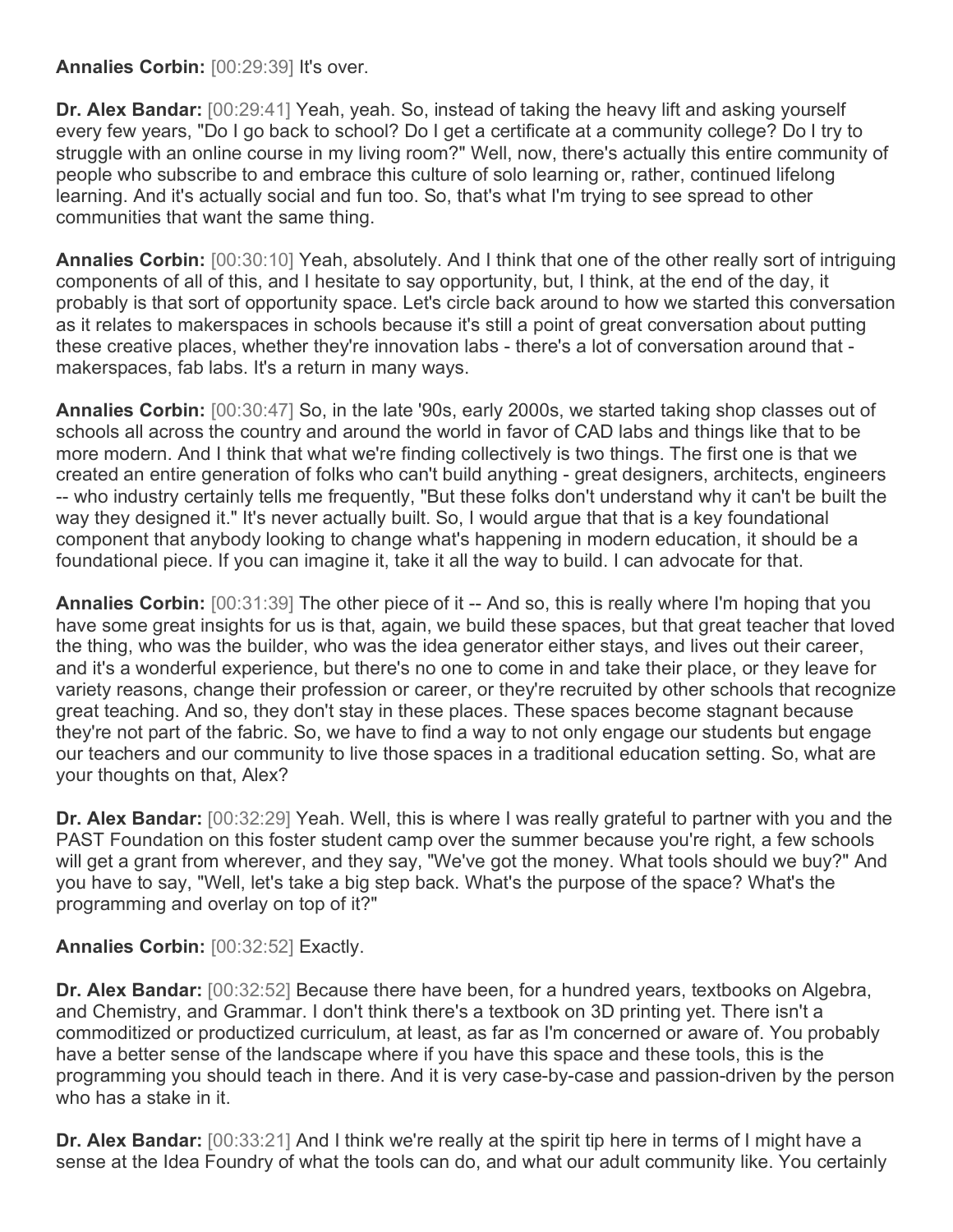have a sense of what the schools need, what value the students need to be able to walk away with. And this is - I say this affectionately - the Wild West now in terms of opportunity and a frontier to really make an impact.

**Dr. Alex Bandar:** [00:33:44] And so, when we chat with other schools that want fab labs, or innovation labs, or makerspaces, often now, I have mixed emotions about this replacing their library. Then, we have this, "Well, let's take a step back and ask what it's for." And with respect to your comment about the workshops being replaced with computer labs or CAD labs, I recognize that. And there's a great book, Shop Class as Soulcraft by Matt Crawford, who talks about this. And, in fact, an incentivized phenomenon to get them out faster because it's actually cheaper than a machine shop.

**Dr. Alex Bandar:** [00:34:18] I think you need both. Of course, you need the designers and engineers, but, I think, progress happens like the pendulum swings too far one way, and we're feeling it's swinging back now. So, I think, with a little bit of hindsight, we can see where, institutionally, we might have missteps, and, looking around the corner, what value we need to bring to students now and the future. And, I think, that's an exciting opportunity for the next 10 years to work together.

**Annalies Corbin:** [00:34:46] It is, absolutely. And I think that to sort of go along with that sort of trend in thinking about space as that mechanism for how we imagine teaching, learning, and work, in my mind, certainly. And I know this is me preaching to the choir, so to speak, is that the schools should be a place of community. We need to stop building schools for the sake of building schools. That's part of my mantra, I guess, my soapbox because that's not the real world any longer. We don't have that sort of isolated opportunity that business and industry makers, artists, entrepreneurs, startup folks, all living in that space with us makes the best opportunity to learn. No question asked. So, I think that there is great opportunity in that sort of Wild, Wild West sort of space.

**Annalies Corbin:** [00:35:36] So, for folks who are contemplating sort of the next piece of their journey, and many of our listeners are going to be folks that are intrigued in redesigning community, which includes school and includes a lot of workforce development, there's lots and lots of conversation about that, what might your parting shot to them be as they stand on the precipice and say, "I think we should do X"?

**Dr. Alex Bandar:** [00:36:04] Well, I can say one thing we're doing is reaching out to industry proper, and asking them, rather than guessing what I think they want and say, "Hey, what skill set do you want your graduates to have when they walk in the door?" And, sometimes, that's much too specific. And that's what trade school is for. That's what a certificate program is for. But, I think, simply undergoing the process of making something from mental image to sketched-out concept, to CAD model, and then assembling the materials, and building the thing, and maybe having to do these two or three times. I don't know the name for the lessons you learn other than grit, and stick to it, and not being able to predict the problems that will emerge.

**Dr. Alex Bandar:** [00:36:48] It is easy to 3d design something, and then just assume a 3D printer will make it. And there are even things you can design that a 3D printer can't make right now. Well, thickness, these are too thin or materials not strong enough. So, the lesson you get from building something and watching it fail. And it's becoming cliché to say, fail faster, fail better, don't be afraid to fail. That's the truth. And I wish there were a word - maybe you can think of it right now - where the emphasis is on the experience you've derived from the unexpected problems that come from taking something from concept to execution.

**Dr. Alex Bandar:** [00:37:23] And we don't just call it failure. Call it the delighted surprise of those unexpected problems and how you worked around them. So, having them, a number of projects. This is why I have the natural intuition of somebody asks me to make something, I immediately double the